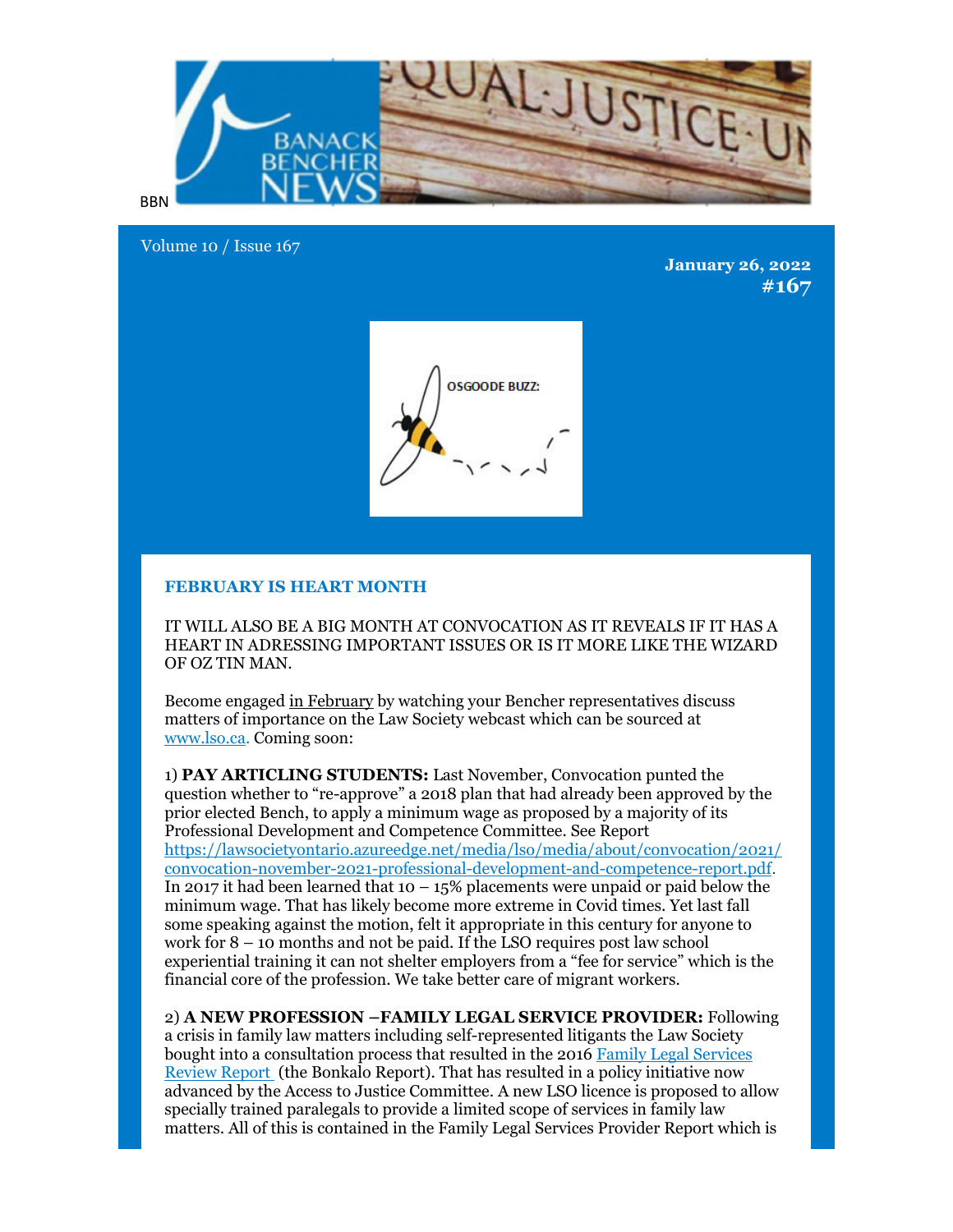## **ALSO COMING SOON**

1) **SILLY SEASON:** A Treasurer election is coming this Spring. Watch carefully for how potential "undeclared" candidates, in all but name only, attempt to distinguish themselves in Convocation debate to curry the favour of the Bencher electorate.

2) **BLACK HISTORY MONTH PROGRAMME:** February 10, 2022, 6:00 PM to 7:30 PM. Register now

3) **MORE COVID CALLS TO THE BAR:** Public health concerns have again cancelled Call to the Bar ceremonies scheduled in February. Licensees will be electronically permitted to practice. A very sad situation for those of us familiar with the excitement of in-person celebrations with friends and family marking the milestone accomplishment of years of hard work.

## **REAL ESTATE**

In 2021 Dye & Durham acquired TELUS Financial Solutions in a \$500 million deal. It seeks to provide a national real estate closing platform now said to be used in about 85 per cent of residential real estate transactions in Canada. Our real estate solicitor friends know all of the moving parts required to effect a problem-free closing including the secure exchange of funds. As a tip of the hat to lawyers, it is recognized that lawyers are the "quarterback" of the transactions but they no longer call the plays and the historic application of their legal training has been reduced in most cases to keyboard "click and choose". And guess what D&D has done this week to its fees, when lawyer fees just stagnate at under \$800.00 to \$1000? So much for the value brought to the field by the quarterback.

D&D denies that there has been an increase or an adjustment to the current transaction fees that went from \$25.00 to \$129.00 per transaction over the last 2 years. They now want clients and lawyers to simply accept they have merely changed the way fees are structured and bundling them while providing an additional "loyalty" discount for lawyers who commit to a 3-year package. (Sounds like our telecom companies). A real estate colleague has pointed out that clients are either going to be charged \$249.00 per deal or the lawyer can secure the lowest loyalty package of 50 transactions per month to achieve a reduced price of \$229.00 per transaction. In order to save the client \$20.00 the lawyer, over 3 years is contracting to pay D&D \$412,200.00. On what planet does that make sense except, in the for-profit world, where the presumption is that only large businesses are in the transactional business and the profession won't care because after all it is only a disbursement to be paid by the client: often more than 25% of the lawyers' fee. This continual, unregulated and uncontrolled price escalation will certainly hurt consumers, particularly first-time homeowners. A co-ordinated effective response is required.

## **IN MEMORIAM – PATRICK FURLONG**

Pat passed away last November at age 96. He graduated in 1952 from Osgoode Hall and had a spectacular legal career for over 60 years. Following 4 successful campaigns to be an elected Bencher he earned the right to be recognized as a Life Bencher of the Law Society of Upper Canada, as it was then known. His contributions to the profession were recognized by the award of the Law Society Medal in 1992. He was a gentleman always with a smile on his face and a word of good cheer. He will be missed by all those privileged to have known him.